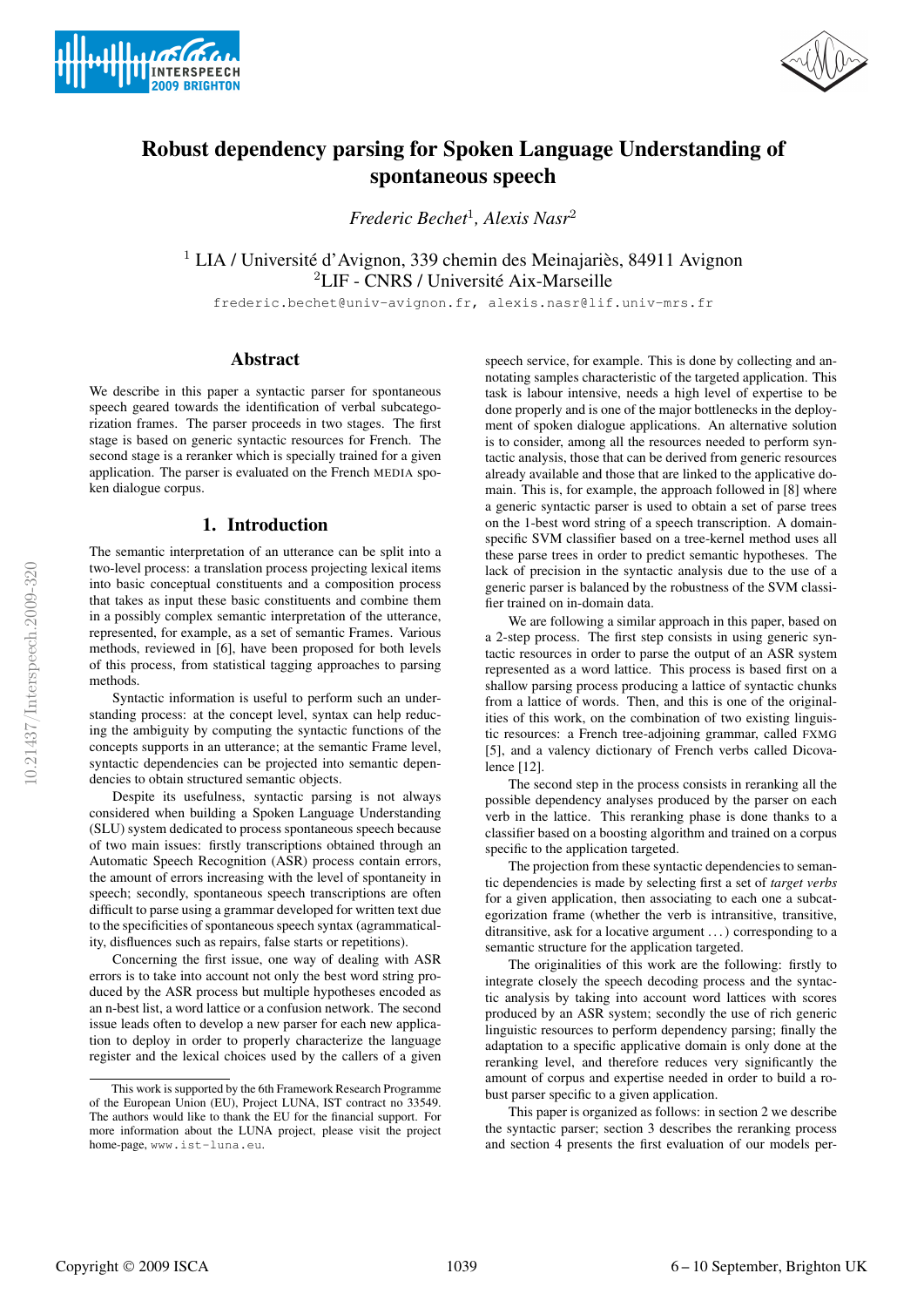formed on the spoken dialogue corpus MEDIA.

## 2. Syntactic Parsing

The linguistic analysis of an ASR system output is classically decomposed into a series of processes that constitute a processing chain: the input of a process corresponds to the output of the preceding one.

The first modules of the chain are standard, we will quickly mention them and spend more time on the last one, the partial dependency parser.

The word lattice, produced by the ASR system is first processed by a lexical module which regroups some sequences of words to produce complex grammatical words as (*au dessus de (above) , à mesure que (as) . . .*) or compound nouns (*pomme de terre (potatoe), couvre chef (hat) . . .*). This module is based on the Le*fff*, a large lexicon of French fledged forms [9]. In case of overlap of complex lexical units, the module produces a lattice containing all the different solutions.

This lattice is the input of a part of speech tagger which produces a lattice of part of speech tags, every tag being associated with a lexical unit of the input lattice. The tagger is based on a standard HMM whose parameters have been estimated on the FrenchTreeBank [1].

The part of speech lattice is then processed by a lemmatiser which associates to every couple made of a lexical unit and a part of speech, one or several lemmas. This module is also based on the Le*fff*.

The fourth step is a chunker which takes as input a part of speech lattice and produces a chunk lattice. Every chunk is a non recursive and non ambiguous grouping of part of speech tags. The chunking is realised by a cascade of finite state transducers, as in [2]. Every transducer describes the structure of a type of chunk. It specifies furthermore the head of the chunk.

The chunk lattice produced is the input of a less standard partial dependency parser, which is described in the following section.

#### The Partial Dependency Parser

The aim of this module is to find the syntactic arguments (subject, direct object, indirect object . . . ) of a predicative element, in the output of a ASR system which has been processed with the modules mentioned above. We will restrict ourselves here to the syntactic arguments of verbs. The main source of information that is used in this process is a description of the subcategorization frames (subcat frame from now on) of verbs.

The module must simultaneously offer a good coverage, robustness and efficiency.

Coverage has two aspects, lexical coverage (the number of verbs for which we describe their subcat frames) and syntactic coverage (the different possible realizations of a subcat frame (active, passive, dative shift  $\dots$  )).

Robustness is the ability to recover syntactic arguments in a noisy input. Noise comes from the specificity of syntax of spontaneous speech (disfluences, hesitations) and from the errors produced by the ASR system.

The need for efficiency comes from the fact that the lattices that are successively processed by the different modules can be rather large.

Coverage is provided by two existing resources, the syntactic lexicon Dicovalence [12] and the French Tree Adjoining Grammar (TAG) FXMG [4]. Robustness and efficiency are realized through an underspecified representation of the subcat frames by means of finite state transducers.

These aspects are successively described in the two following sections.

#### Lexical and Syntactic Coverage

Dicovalence is a syntactic lexicon of French verbs. It describes the subcat frames of more than 3700 verbs. Dicovalence relies on the pronominal approach [11]: the syntactic arguments of a verb are given in their pronominal realizations. For every verb, the list of pronouns is given for every syntactic argument of the verb.

Dicovalence offers a good lexical coverage (it covers 89.3% of the verbs of the French TreeBank) but its syntactic coverage is by nature restricted, since only the pronominal realization of syntactic arguments are described. In order to augment the syntactic coverage, one must associate to every subcat frame its non pronominal realization. This step is realized by the use of the large coverage grammar FXMG.

FXMG is a TAG automatically produced from a metagrammar [4]. We will not describe here the TAG formalism but only mention some key features. A TAG associates to every lexical entry a set of *elementary tree* that describe, among other syntactic characteristics, a possible realization of a subcat frame of the lexical entry. Elementary trees are grouped together in *families*. A family groups all the syntactic variation of a given subcat frame. FXMG defines 7600 types of elementary trees, grouped into 92 families. Families are of various sizes, as an example, the family of the transitive verbs is made of 159 elementary trees. Every family is associated to a tag that describes in a concise way the number and nature of the syntactic arguments. The tag corresponding to the transitive family, for example, is n0Vn1, the family of di-transitive verbs which indirect object is introduced by the preposition  $\dot{a}$  is n0Vn1an2, and so on.

[5] reports a syntactic coverage of 75% of the TSNLP corpus [7]. This can be considered as a good result given the characteristics of this corpus: the frequencies of the syntactic constructions do not correspond to their usage frequencies, in other words, rare constructions are over represented.

FXMG defines a set of elementary trees, grouped into families but does not map lexical entries to families. It can clearly be seen at this point that Dicovalence and FXMG are complementary. The former provides a good lexical coverage while the latter offers good syntactic coverage.

In order to map Dicovalence subcat frames to FXMG tree families, correspondence rules are defined that map a couple *(syntactic function, pronoun)* to a subpart of a family tag. These rules are applied to a Dicovalence subcat frame and produce family tag subparts that are concatenated together<sup>1</sup>.

## Tree families as automata

We have described in the preceding section how the two resources Dicovalence and FXMG are mapped together. Once this mapping is done, we have at our disposal the tree families for the 3700 verbs of Dicovalence. These families describe all the realization of their possible subcat frames. In order to efficiently detect the occurrence of a subcat frame in the chunker output, every elementary tree is represented as a finite state automaton and a family as the union of its elementary trees automata.

The transformation of an elementary tree into an automaton does not preserve all the syntactic constraints that are encoded in the elementary tree. More precisely, the only information that is kept in the automaton is the number of syntactic arguments, their nature and their relative order. This relaxation of syntac-

<sup>&</sup>lt;sup>1</sup>The process is actually more complex but we will omit technical details.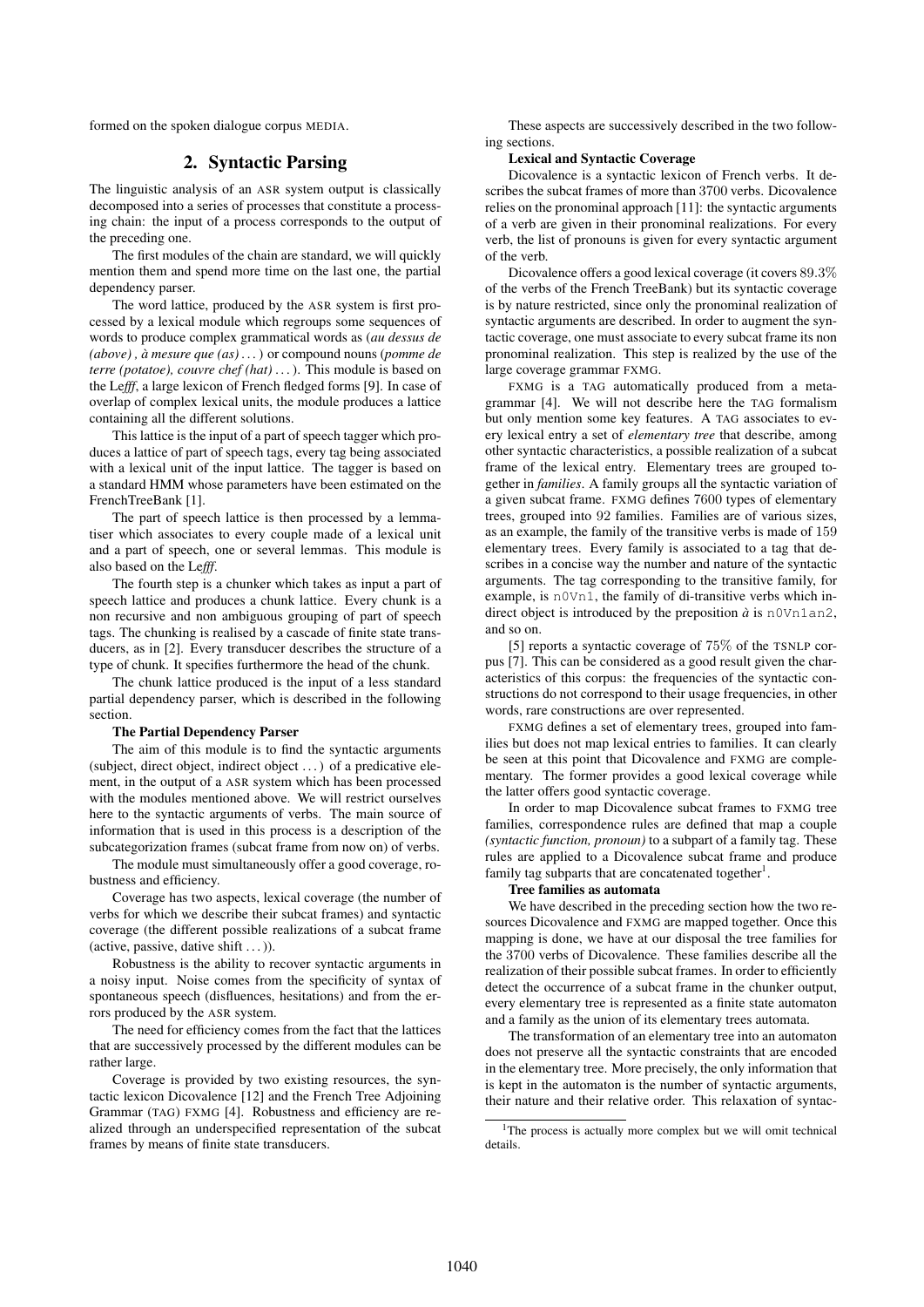tic constraint increases robustness but can lead to erroneous attachment. In order to limit this effect, weights are added to the transition of the automata. These weights allow to implement a simple heuristic: the higher the number of syntactic arguments of a subcat frame and the closer these arguments are to the verb, the more this frame is favoured.

The process of instanciating a subcat frame in a chunk lattice is realized by means of automata composition. More precisely, given the chunk automaton  $T_C$  and an automaton for each elementary tree family, noted  $T_{F_1}, \ldots, T_{F_n}$ , these n automata are successively composed with  $T_C$  and the result of these compositions are then combined by means of the union operator.

The result is therefore  $\cup_{i=1}^{n} T_C \circ T_{F_i}^2$ . This model can be contrasted with a transducer cascade ( $T_C \circ T_{F_1} \circ \ldots \circ T_{F_n}$ ). The difference between both is important for sentences containing several verbs. In our case, the verbs are processed independently and the subcat frames found for each verb can be incompatible: a chunk can be the argument of several verbs. This choice is motivated by efficiency. Indeed, the syntactic constraints relaxation that was performed can lead to an unreasonable number of solutions, and therefore to an unreasonable size of the automata when implementing a cascade.

#### 3. Dependency parse reranking

The dependency parsing process presented in the previous section is based only on generic linguistic resources available for French; no training on domain specific data is required. The output of this parsing process is a set of dependency hypotheses for each verb in the lattice. Each hypothesis corresponds to an instantiated subcat frame. Until now, the process does not include any semantic or pragmatic constraint, which is often mandatory in order to select correct analyses. We believe that such information is specific to the task at hand, and cannot rely on generic resources but rather on domain specific ones.

Such domain adaptation is done in this study by means of a reranking process trained on domain specific data. This process is based on a classifier trained to select the relevant dependency analyses among all the hypotheses produced for a set of *target verbs*. These target verbs are selected as being crucial in obtaining a semantic representation for a spoken utterance in the context of a speech service (for example query verbs). We use a large margin classifier, called IcsiBoost<sup>3</sup>, dedicated to process textual data. This classifier is based on a boosting algorithm [10] of weak classifiers (one-level decision trees on the occurrence of ngrams of tokens). The training of this reranking classifier is done as follows:

1 - A corpus of utterance corresponding to the targeted application is collected, manually transcribed and processed by our parser as presented in section 2.

2 - For each utterance, and for each target verb the  $n$ -best list of dependency hypotheses is given to a human judge who accepts the correct analyses and discard the erroneous ones.

3 - All the dependency hypotheses produced for each utterance of the training corpus are grouped and labelled by a tag indicating their correctness. Each hypothesis is represented by the string of words supporting it with a label attached to each word corresponding to its function according to the syntactic dependency hypothesised. The classifier is then trained on such a corpus in order to separate the examples considered as correct by the human judges from the incorrect ones.

At runtime, when processing a new utterance, this classifier processes the dependency hypotheses produced by our parser on the ASR word lattice and gives a score to each of them of being correct. This score is used to rerank the hypotheses and those having a score above a given threshold are kept.

Although this domain adaptation requires collecting and transcribing speech samples characteristic of the application targeted, the human cost of manually validating dependency hypotheses is much smaller than the one needed to manually annotate a corpus or to adapt a given grammar to a particular application.

# 4. Evaluation

Our parsing method has been evaluated on the French Spoken Dialogue corpus MEDIA. The MEDIA corpus [3] has been recorded using a *Wizard of Oz* system simulating a telephone server for tourist information and hotel booking. Eight scenario categories were defined with different levels of complexity. The corpus contains 1257 dialogs from 250 speakers (about 70 hours of speech).

Our dependency parser has been applied to the reference and the ASR transcriptions of MEDIA. The ASR system used is the SPEERAL system developed at the University of Avignon. A word lattice has been obtained for each utterance of the MEDIA corpus. In this first evaluation we have restricted the evaluation of the syntactic dependencies to the target verb *réserver (to book)* as it is the most relevant one in the hotel booking framework of MEDIA.

The MEDIA corpus has been split in three corpora: a *training corpus* on which the ASR models and the reranking classifier have been trained; a *development corpus* on which the different parameters of the ASR module and the reranking classifier have been tuned; a *test corpus* on which we have evaluated our method. These three corpora are described in the table below.

| Corpus        | Train | Dev. | <b>Test</b> |
|---------------|-------|------|-------------|
| # dialogue    | 727   | 79   | 208         |
| # turn        | 12988 | 1265 | 3524        |
| # target verb | 659   | 73   | 187         |
| WER           | 14.5  | 25.3 | 27.4        |

These three corpora have been processed by our parser. Every occurrence of the target verb is associated to a (possibly empty)  $n$ -best list of instantiated subcat frame hypotheses. Each dependency hypothesis has been manually validated, as presented in section 3, in order to train the reranking classifier on the training corpus, tune its parameter and choose the acceptance threshold on the development corpus and evaluate the overall performance on the test corpus. Let's recall that the dependency parser hasn't been trained at all on the MEDIA corpus, only the reranker is trained.

Three results are compared:

- The *Oracle* results consists in always choosing the correct dependency hypotheses among the n-best list output by the parser, if any of them are correct. This represent the upper bound that would reach a perfect reranker on these n-best lists.
- The *Baseline* results are obtained by always choosing the best dependency hypothesis output by the parser. The

 $2$ In practice, we only keep the *n* best paths of every automaton produced by a composition. The formula is therefore:  $\cup_{i=1}^n \text{nbest}(T_C \circ$  $T_{F_i}, n)$  where  $\text{nbest}(A, n)$  is the operation that produces the automaton made of the  $n$  minimum weight paths of automaton  $A$ .

<sup>3</sup>http://code.google.com/p/icsiboost/